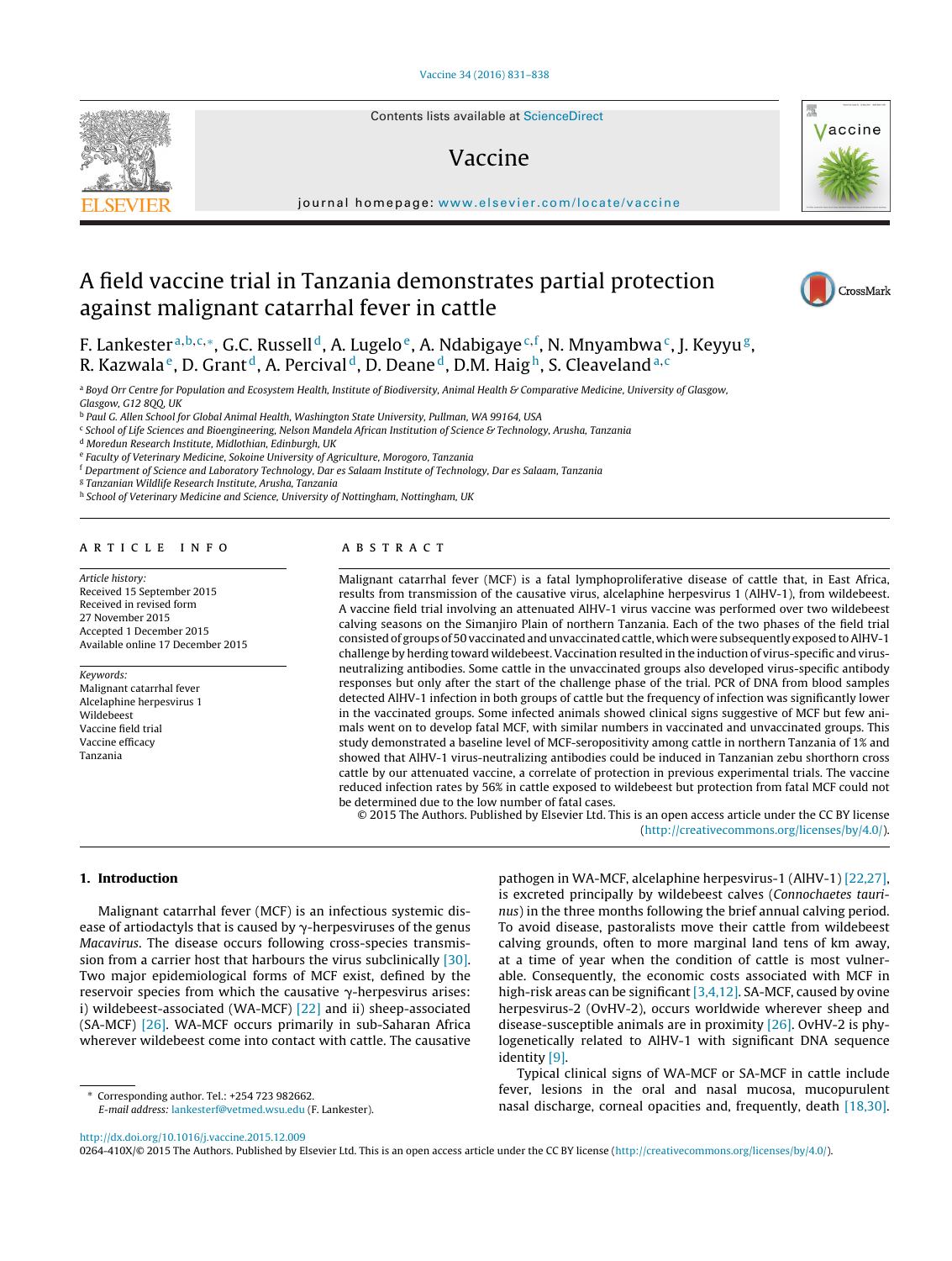Histologically, MCF is characterized by vasculitis, epithelial damage and lymphocytic infiltration of tissues [\[21\].](#page-7-0) It is currently believed that virus-infected T-cells are responsible for MCF pathogenesis, although the specific mechanisms are not fully resolved [\[5,32\].](#page-7-0)

Transmission from reservoir hosts to MCF susceptible animals is thought to be by aerosol transmission and contact with the virus on pasture. For AlHV-1 MCF, there is recent evidence that wildebeest placentae contain virus [\[13\],](#page-7-0) but its role in the epidemiology of MCF is not clear [\[4,29\].](#page-7-0)

There have been several attempts to develop an effective vaccine against MCF [\[7,23\].](#page-7-0) Recent success with an attenuated AlHV-1 vaccine that protected British Holstein-Friesian cattle from experimental intra-nasal challenge with AlHV-1 (mimicking a natural route of transmission) [\[8,17,31\]](#page-7-0) was based on the induction of a mucosal barrier of virus-neutralizing antibodies in the oro-nasal pharyngeal region  $[8,31]$ . This vaccine was effective for six months, which should protect cattle during the wildebeest calving season [\[31\].](#page-7-0) In this study, the vaccine was tested for the first time under field trial conditions in northern Tanzania. The trial was timed to coincide with two wildebeest calving seasons (mid-February), with wildebeest calves expected to shed AlHV-1 virus until approximately 3 months of age [\[20\].](#page-7-0)

#### **2. Materials and methods**

### 2.1. Study site and baseline serological survey

The study site was the SimanjiroWildlife Dispersal Area (Simanjiro Plain), a mixed-use livestock grazing and wildlife dispersal area 40 km east of Tarangire National Park in northern Tanzania (latitude -3.952239, longitude 36.47537) ([Fig.](#page-2-0) 1). Prior to the start of the trial, MCF seroprevalence was estimated in cattle herds around the study site. Herds and cattle were selected at random, with a total of 362 cattle sampled from 22 herds in four villages within 40 km of the national park ([Fig.](#page-2-0) 1). Serum samples were heat-treated (56 $\degree$ C, 30 min) to inactivate adventitious pathogens before being shipped frozen to the Moredun Research Institute, UK, for serological analysis, as described below.

#### 2.2. Animals

A total of 200 crossbred Tanzanian shorthorn zebu cattle of approximately six months of age were purchased at the local Sukuro primary livestock market. On arrival at the study site (at least one month before MCF vaccination), all were fitted with ear tags, immunized against East Coast fever (ECF) [\[6,10\],](#page-7-0) and treated for endo- and ectoparasites (detailed in Supplementary Data 1).

## 2.3. Field trial design

The field trial was a blinded randomized controlled trial. Sample size calculations indicated that groups of 43 cattle would enable, with 95% confidence and a power of 80%, the detection of a decline in the proportion of exposed animals succumbing to MCF from 30 to 5% [\[1,19\].](#page-7-0) To increase the power, groups of 50 vaccinated and 50 unvaccinated animals were used and the trial was carried out twice, firstly between December 2010 and July 2011 (2011 trial) and secondly between the same months the following year (2012 trial). In each trial, the cattle were randomly divided into a vaccinated group that received a prime and, four weeks later, a boost containing the attenuatedAlHV-1 C500 virus mixed with the adjuvant Emulsigen®  $(20\% v/v)$  administered intramuscularly in the upper neck region, and an unvaccinated group that received a mock prime and boost using a virus-free Emulsigen® inoculum, as described previously [\[31\].](#page-7-0)

In each trial, the challenge phase began in mid-February and lasted until the end of May. During this period, cattle were grazed as a single herd close to wildebeest and their calves. To estimate the daily intensity of challenge, a contact index was calculated as described in Supplementary Data 2.

Clinical signs of disease (ocular/nasal discharge or lesions; changes in demeanour or appetite) were recorded daily while rectal body temperatures were recorded every second day, or daily if sick. Cattle were classified daily as 'healthy', or, if they had temperature ≥39 ◦C or clinical signs as described above, 'sick'.

Uncoagulated blood and nasal secretion (NS) samples were collected from all cattle starting at the time of primary inoculation (month zero) and ending six months later. NS samples were collected using a tampon (Lil-lets®, regular) inserted into one nostril for 10 min. Plasma and buffy coat cells from uncoagulated blood and NS samples were stored at -20 °C. Prior to exportation to the UK cell-free samples were heat-treated at  $56^{\circ}$ C for 30 min.

## 2.4. Pathology and histopathology

In fatal cases, a post-mortem examination was performed and tissue samples (kidney, liver, lung and lymph node) collected and fixed in 10% formalin. Following export to the Moredun Research Institute (licence: POAO(S)/2011/54), the fixed samples were embedded in paraffin wax and stained with hematoxylin and eosin. Histopathological examination enabled the pathology of each case to be summarized as: Category A: MCF (most organs contained significant numbers of lesions consistent with a diagnosis of MCF) [\[8\];](#page-7-0) Category B: non-specific infection, consistent with MCF (small number of lesions of mild intensity, without extensive infiltration of lymphocytes or clear vasculitis, in one or two studied organs); or Category C: negative (no significant lesions observed).

## 2.5. Antibody responses

Plasma and NS antibody responses were measured by AlHV-1 virus-specific (ELISA) and virus-neutralizing antibody (VNA) assays, following previously described protocols [\[8,31\].](#page-7-0) MCF-affected cattle can develop virus-specific but not virusneutralizing antibodies, while induction of neutralizing antibodies in plasma and NS is associated with vaccine-induced protection [\[8,31\].](#page-7-0)

ELISA values for each sample were calculated as the difference between means of positive and negative antigen wells for each sample dilution. In the baseline serosurvey, positive samples were defined as those having an ELISA value greater than the cut-off value (mean plus  $3 \times$  standard deviation of all samples). In the vaccine field trial, ELISA values were used to calculate a relative titre for each test sample, with respect to standard curves of pooled MCFpositive plasma or NS, with dilutions of 1/20 to 1/6400. ELISA titre values have been expressed as the reciprocal of the calculated titre (e.g. 20−6400). Any sample that gave a calculated titre of less than 20 (i.e. below the range of the standard curve) was not considered positive.VNAanalyses were conducted on selected trial cattle atthe time of primary vaccination and at the two-month time point, as detailed in Supplementary Data 3. Vaccinated cattle were selected for VNA analysis at random, while all unvaccinated cattle with positive ELISA titres were tested.

#### 2.6. Detection of viral DNA in blood

Viral DNA was extracted from frozen buffy coat samples using the ZR Viral DNA Kit<sup>TM</sup>(Zymo Research Coporation, USA) according to the manufacturer's instructions and was assayed by nested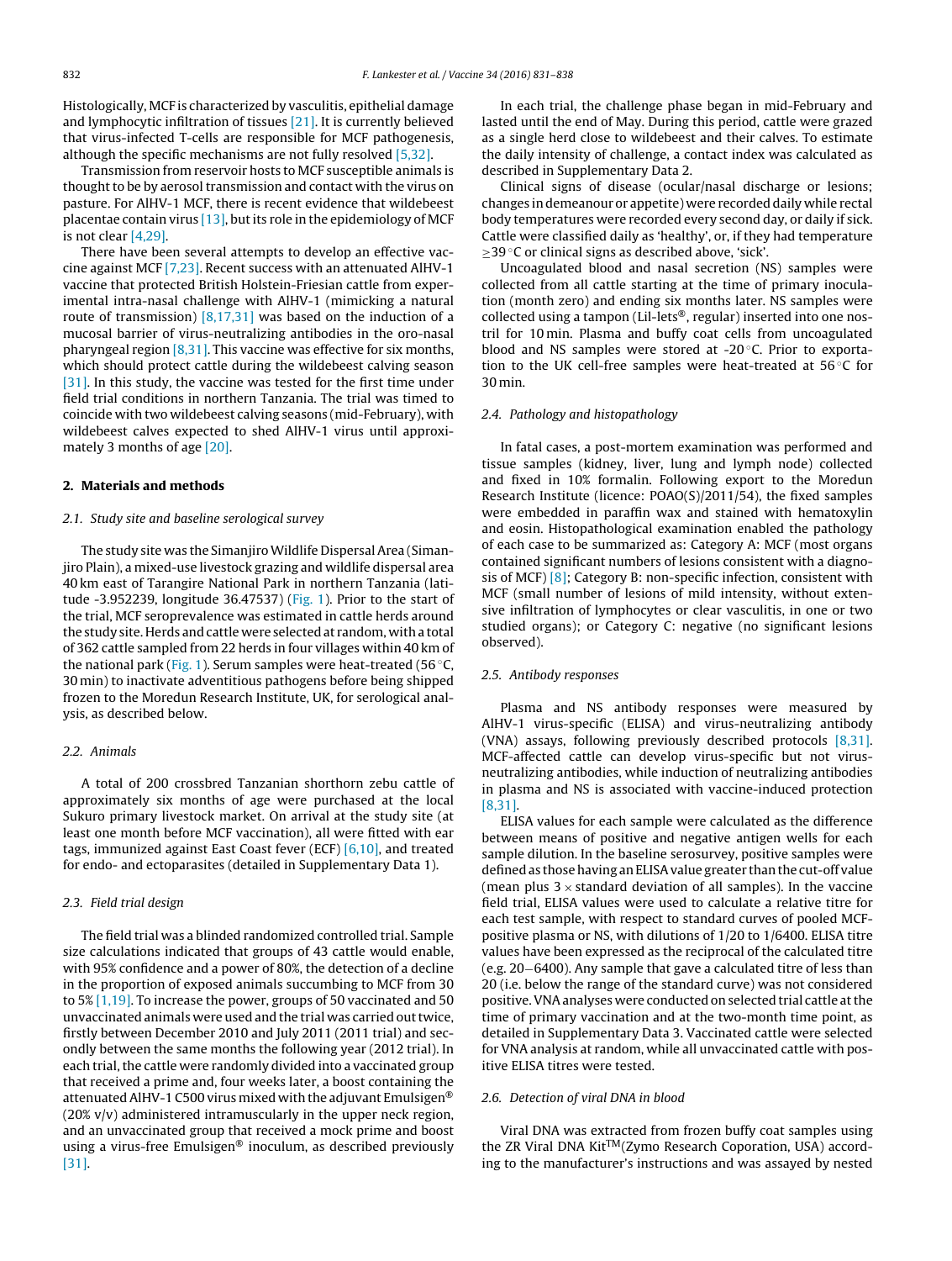<span id="page-2-0"></span>

Fig. 1. A map indicating the location of the study: Tarangire National Park, the Simanjiro Plain, the wildebeest migration routes (blue dotted line) and the direction that cattle are traditionally herded (black solid line) to find substitute grazing pastures (orange area) are indicated. The locations of the herds that tested MCF seropositive (black triangles) and seronegative (green circles) in the baseline serological screen are also shown.

PCR as described previously [\[31\].](#page-7-0) Animals were classified as AlHV-1 positive if one or more PCR analyses during the challenge phase were positive.

## 2.7. Case definitions

Three case definitions were used for this trial based on PCR detection of AlHV-1 DNA, histopathology and clinical signs:

- I. Not infected: AlHV-1 DNA was not detected by PCR in any buffy-coat sample taken during the challenge phase of the trial.
- II. AlHV-1 infected: AlHV-1 DNA was detected by PCR and the animal survived or, if the animal died, there were no histopathological lesions indicative of MCF.
- III. Fatal MCF: the animal died following clinical signs typical of MCF. AlHV-1 DNA was detected by PCR and post-mortem histopathological findings were consistent with MCF (categories A and B).

#### 2.8. Statistical analyses

All statistical analyses were performed using the R language for statistical computing [\[33\].](#page-7-0) Linear regression models were used to assess vaccine safety and to determine whether the results were consistent between the two phases of the trial. A Pearson correlation coefficient was used to examine the relationship between virus-specific and -neutralizing antibody titres. Binomial generalized linear models (GLM) were used to analyse the predictive effect of (i) antibody titres on survival and (ii) vaccination status and antibody titres on AlHV-1 infection status.

## **3. Results**

## 3.1. Baseline seroprevalence survey

Of the 362 cattle sampled during the baseline survey, four cattle (from three separate herds) were seropositive for MCF, giving an apparent seroprevalence of 1%. The locations of the tested and MCF seropositive herds are shown in Fig. 1.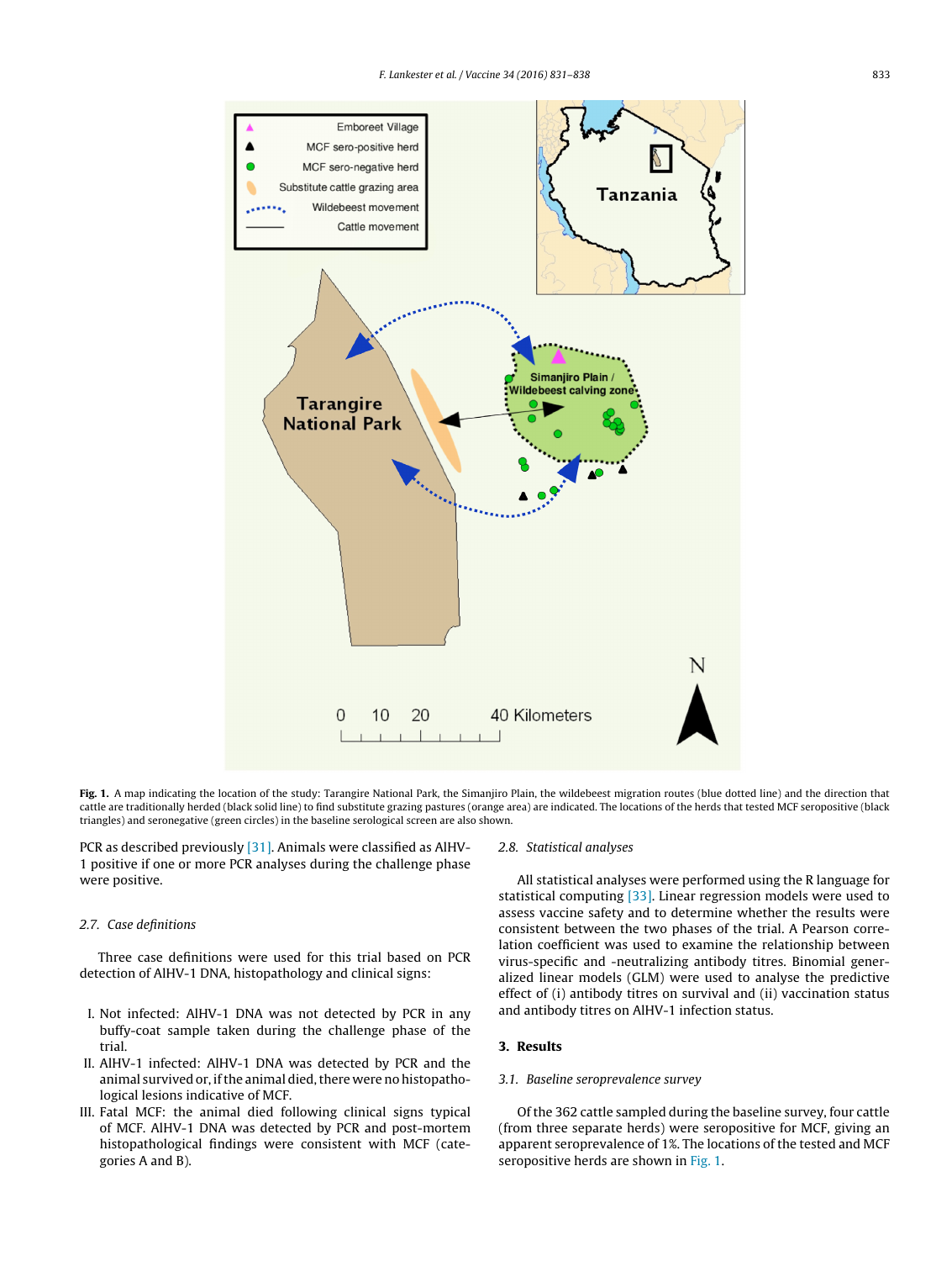<span id="page-3-0"></span>

**Fig. 2.** Contact between trial cattle and wildebeest calves. Contact index values (calculated as described in Supplementary Data 2) are plotted in 5-day increments from the start of the challenge phase.

#### **Table 1**

Group specific (vaccinated and unvaccinated) outcomes of the 2011 and 2012 trials.

| Trial | Group        | Clinical <sup>a</sup> | Died           | Histopathology <sup>b</sup> | <b>PCR<sup>c</sup></b> |                | Case<br>definition <sup>d</sup> |                | Unvaccinated,<br>PCR negative,<br>seroconvertede |
|-------|--------------|-----------------------|----------------|-----------------------------|------------------------|----------------|---------------------------------|----------------|--------------------------------------------------|
| 2011  | Vaccinated   | 39                    | $\overline{2}$ | Category A: 2               | Pos                    | 10             | 1.                              | 38             |                                                  |
|       | $(n = 50)$   |                       |                |                             | Neg                    | 38             | II.                             | 8              |                                                  |
|       |              |                       |                |                             | NT                     | $\overline{2}$ | III.                            | $\overline{2}$ |                                                  |
|       |              |                       |                |                             |                        |                | <b>ND</b>                       | 2              |                                                  |
| 2011  | Unvaccinated | 46                    | 2              | Category A: 1               | Pos                    | 22             | 1.                              | 24             | 13                                               |
|       | $(n = 50)$   |                       |                | Category B: 1               | Neg                    | 24             | II.                             | 20             |                                                  |
|       |              |                       |                |                             | <b>NT</b>              | 4              | III.                            | $\overline{2}$ |                                                  |
|       |              |                       |                |                             |                        |                | <b>ND</b>                       | $\overline{4}$ |                                                  |
| 2012  | Vaccinated   | 50                    | 2              | Category A: 1               | Pos                    | 9              | 1.                              | 38             |                                                  |
|       | $(n = 50)$   |                       |                | Category C: 1               | Neg                    | 38             | II.                             | 8              |                                                  |
|       |              |                       |                |                             | <b>NT</b>              | 3              | III.                            |                |                                                  |
|       |              |                       |                |                             |                        |                | <b>ND</b>                       | 3              |                                                  |
| 2012  | Unvaccinated | 49                    | 2              | Category B: 2               | Pos                    | 19             | ı.                              | 27             | 12                                               |
|       | $(n=50)$     |                       |                |                             | Neg                    | 27             | II.                             | 17             |                                                  |
|       |              |                       |                |                             | NT                     | 4              | III.                            | 2              |                                                  |
|       |              |                       |                |                             |                        |                | <b>ND</b>                       | 4              |                                                  |

Clinical: Number of cattle that were recorded as being sick during the challenge phase.

**b** Histopathology: Number of fatal cases whose tissues were categorized as: (A) pathology consistent with MCF; (B) pathology consistent with a non-specific infection and (C) no pathology detected.

<sup>c</sup> PCR: Pos, AlHV-1 DNA detected at one or more time points; Neg, AlHV-1 DNA not detected in any sample; NT = not tested or ambiguous result.

<sup>d</sup> Case definition: (I) not infected; (II) AlHV-1 infected; (III), fatal MCF; (ND,) not defined.

<sup>e</sup> Unvaccinated, PCR negative, seroconverted: Number of unvaccinated cattle that had serological but not PCR evidence of AlHV-1 infection.

#### 3.2. Vaccine safety

In the 2011 trial, cattle were monitored closely during the two weeks following primary vaccination for signs of ill health. During this two-week period 7% of cattle were recorded as 'sick', with the percentage the same in the vaccinated and unvaccinated groups. As regression analysis indicated that vaccination status was not a predictor of daily body temperature during this period  $(p = 0.93, F = 0.008, df = 698)$ , the mild sickness was considered unrelated to vaccination. Further, there were no adverse sub-cutaneous

reactions at the site of inoculation. We conclude that the vaccine is safe for use in Tanzanian shorthorn zebu cattle.

3.3. Contact between wildebeest calves and trial cattle

The data used to calculate the daily contact index are shown in Supplementary Data 2 and the temporal contact pattern is shown in Fig. 2. Early in the challenge phase few wildebeest calves were born and the index was low (< 3000). Thereafter, the number of calves in contact increased sharply, to a peak of 142 between day 26 and 30,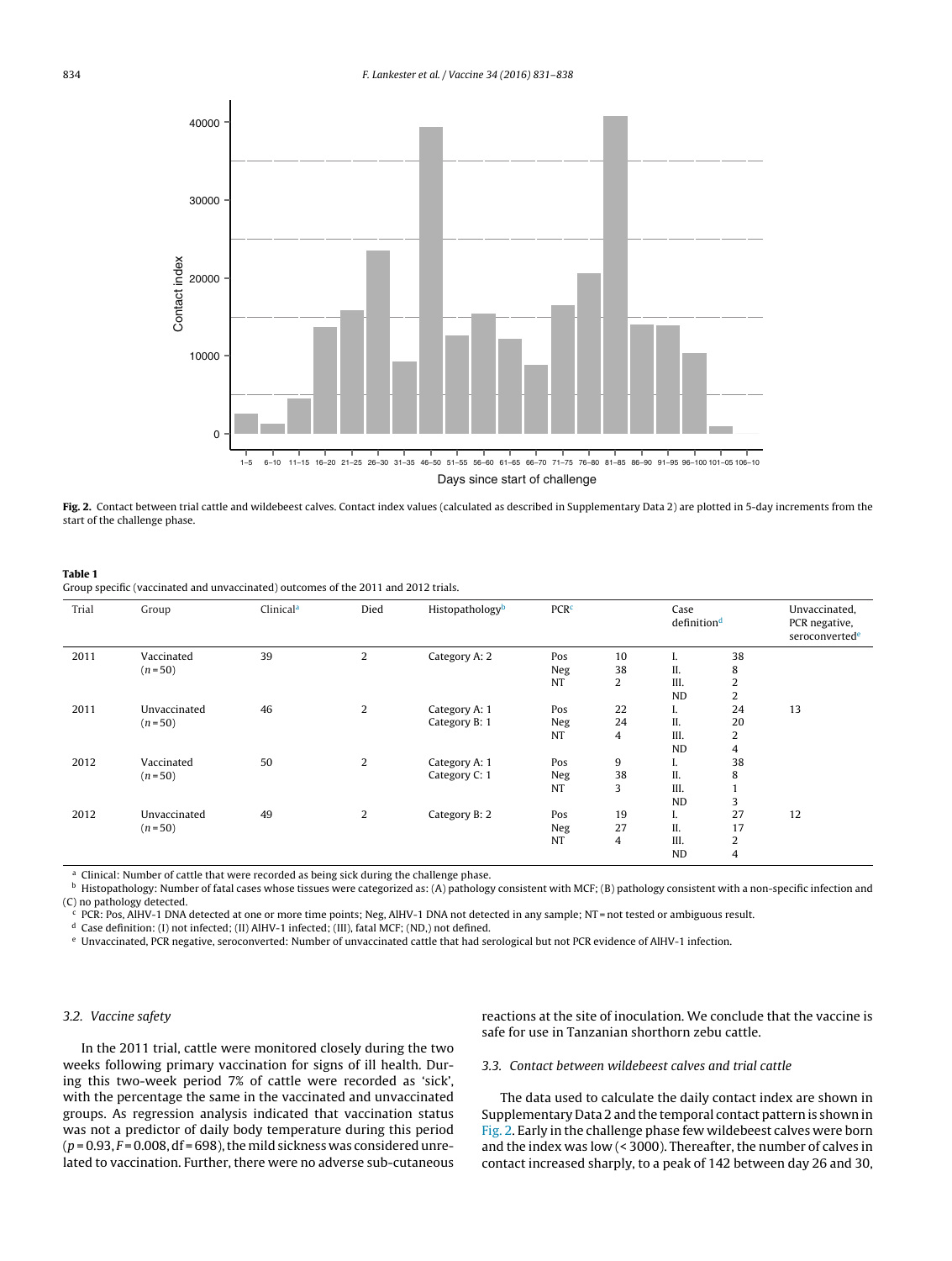(contact index > 23,000). Variation in calf numbers appears to drive the pattern of contact up to day 50, after which calf numbers reduce to below 100 and the increase in contact index is driven equally by increasing contact duration and proximity. This might reflect either that the wildebeest were becoming habituated to cattle grazing close by or that the Maasai herders, who had been instructed to graze the trial cattle as close as possible to the wildebeest, were improving their herding skills. Maximum contact index (40,824) occurred between days 81 and 85. The wildebeest began to move away from the Simanjiro Plain around day 100 and the daily contact index decreased to zero by day 106 ([Fig.](#page-3-0) 2).

## 3.4. Field trial outcomes

A complete summary of the individual cattle outcomes from the field trial is shown in Supplementary Data 1.

## 3.5. Clinical, mortality and histopathological data

A summary of the outcomes of the 2011 and 2012 trials is shown in [Table](#page-3-0) 1. Across both trials, three vaccinated and four unvaccinated cattle died after developing clinical signs consistent with MCF. Histopathological examination indicated that all seven cattle had pathology consistent with MCF (Categories A and B) and were PCR positive for AlHV-1 DNA. An additional vaccinated animal died peracutely in the 2012 trial with symptoms typical of black-quarter disease, a bacterial infection most commonly caused by Clostridium chauvoei (acute lameness, crepitus and sudden death). There were no lesions observed on histopathology (Category C) but PCR analysis performed on kidney and mediastinal lymph nodes was positive for AlHV-1 DNA.

#### 3.6. Analysis of AlHV-1 infection by PCR

AlHV-1 DNA was assayed at three time points during the challenge phase of the trial, following the period of highest contact with wildebeest [\[21\]](#page-7-0) (see Supplementary Data 2 and 4). Viral DNA was not detected in any sample collected prior to virus challenge. PCR results are summarized by vaccination group in [Table](#page-3-0) 1 and [Fig.](#page-5-0) 3. In total, 45% of unvaccinated cattle becameAlHV-1 infected compared with 20% of vaccinated cattle. Modeling indicated that vaccination status was a significant predictor of infection with unvaccinated animals more likely to be infected ( $p = 0.0004$ ,  $Z = -3.5$ , df = 185).

#### 3.7. Case definitions and vaccine efficacy

The clinical, mortality, histopathology and PCR data allowed every animal to be allocated to one of three case definitions summarized in [Table](#page-3-0) 1. The numbers in each category did not differ significantly between the 2011 and 2012 trials ( $p = 0.54$ ,  $F = 0.37$ , df = 185). In total, 19 of 95 vaccinated cattle became infected with AlHV-1, of which three developed fatal MCF. In the unvaccinated groups, 41 of 92 cattle became infected and four developed fatal MCF. One vaccinated animal was PCR positive for AlHV-1 but died peracutely of suspected black quarter. This was assigned to Case Definition II (AlHV-1 infected) due to the pathognomonic clinical signs of black quarter and the lack of MCF-specific histopathology.

Vaccine efficacy was calculated with respect to preventing AlHV-1 infection (as defined by PCR) according to published methods [\[11,15\]](#page-7-0) (Supplementary Data 5). Vaccine efficacy was 56% for preventing infection with AlHV-1. We did not calculate efficacy at preventing fatal MCF as the number of fatal cases in each group was similar.

To investigate the longer-term consequences of non-fatal infections, including possible recrudescence, 27 cattle from the 2011 trial were kept until the end of the 2012 trial. Despite 13 cattle having PCR or serological evidence of non-fatal AlHV-1 infection, none showed any signs of MCF during this extended period.

## 3.8. Serological analysis

The NS and plasma AlHV-1-specific (ELISA) antibody titres for all animals tested at each monthly time point are shown in Supplementary Data 1. The geometric mean NS and plasma ELISA titres for the vaccinated and unvaccinated groups are shown in [Fig.](#page-5-0) 4. All vaccinated animals had positive plasma and NS ELISA titres with mean plasma titres peaking two months after primary immunization. NS ELISA titres also peaked two months after primary immunization in the 2012 trial but, unlike the plasma titres, showed a significantly lower response in the 2011 trial ( $p < 2.2 \times 10^{-16}$ , F = 173.2, df = 98). During the challenge phase, 40 of the 100 unvaccinated animals had at least one plasma or NS sample return a seropositive result suggestive of exposure to AlHV-1. Despite this, the mean plasma and NS ELISA titres of unvaccinated animals were essentially zero throughout both the 2011 and 2012 trials.

The full data set from the plasma and NS VNA analysis is shown in Supplementary Data 1.All available samples fromvaccinated cattle (94) were tested for NS VNA at the point of peak ELISA response, while a subset of these (23) was also tested for plasma VNA at the same point. All unvaccinated cattle with MCF-specific ELISA titre >20 were tested for VNA in both NS and plasma. At peak serological response, 31 and 76% of vaccinated cattle from the 2011 and 2012 trials, respectively, had positive NS VNA titres. No unvaccinated cattle in either trial produced VNA. The geometric mean NS VNA titres of vaccinated cattle in the 2011 trial were significantly lower than the 2012 trial titres ( $p = 3.5 \times 10^{-5}$ ,  $F = 18.9$ , df = 92).

#### 3.9. The effect of antibody titre on infection status

At peak serological response, ELISA and VNA titres in vaccinated cattle were significantly correlated in plasma ( $p$  < 0.02,  $r$  = 0.25,  $t = 2.4$ , df = 92) and NS ( $p < 1.0 \times 10^{-6}$ ,  $r = 0.51$ ,  $t = 5.6$ , df = 92). [Fig.](#page-6-0) 5A illustrates the correlation and how the titres of infected and uninfected cattle were distributed. Although vaccination status, and thus presence of ELISAandVNAantibodies, has been shown (above) to be a strong predictor of infection status as determined by PCR, modeling indicated that the magnitude of ELISA and VNA titres did not have a significant influence on whether vaccinated cattle became infected ( $p > 0.3$ ; [Fig.](#page-6-0) 5B). However the presence of VNA antibodies in NS of vaccinated cattle was weakly associated with protection from infection in vaccinated cattle  $(p=0.07)$ .

## 3.10. Infection status determined by post-challenge seroconversion

In unvaccinated cattle seroconversion is an indicator of AlHV-1 infection. This can be used in combination with PCR results to determine the proportion of unvaccinated cattle that became infected during challenge (Supplementary Data 1). Of 97 initially seronegative unvaccinated cattle, 40 seroconverted during the challenge phase, while a further 26 remained seronegative but were PCR positive [\(Table](#page-3-0) 1). In total, 66 out of 97 (68%) unvaccinated cattle showed evidence of post-challenge infection, of which four died of MCF. The proportion of infected unvaccinated cattle that died of MCF was 6%.

## **4. Discussion**

This paper describes the first field trial of a vaccine for wildebeest-associated malignant catarrhal fever, previously tested using experimentally challenged British Holstein-Friesian cattle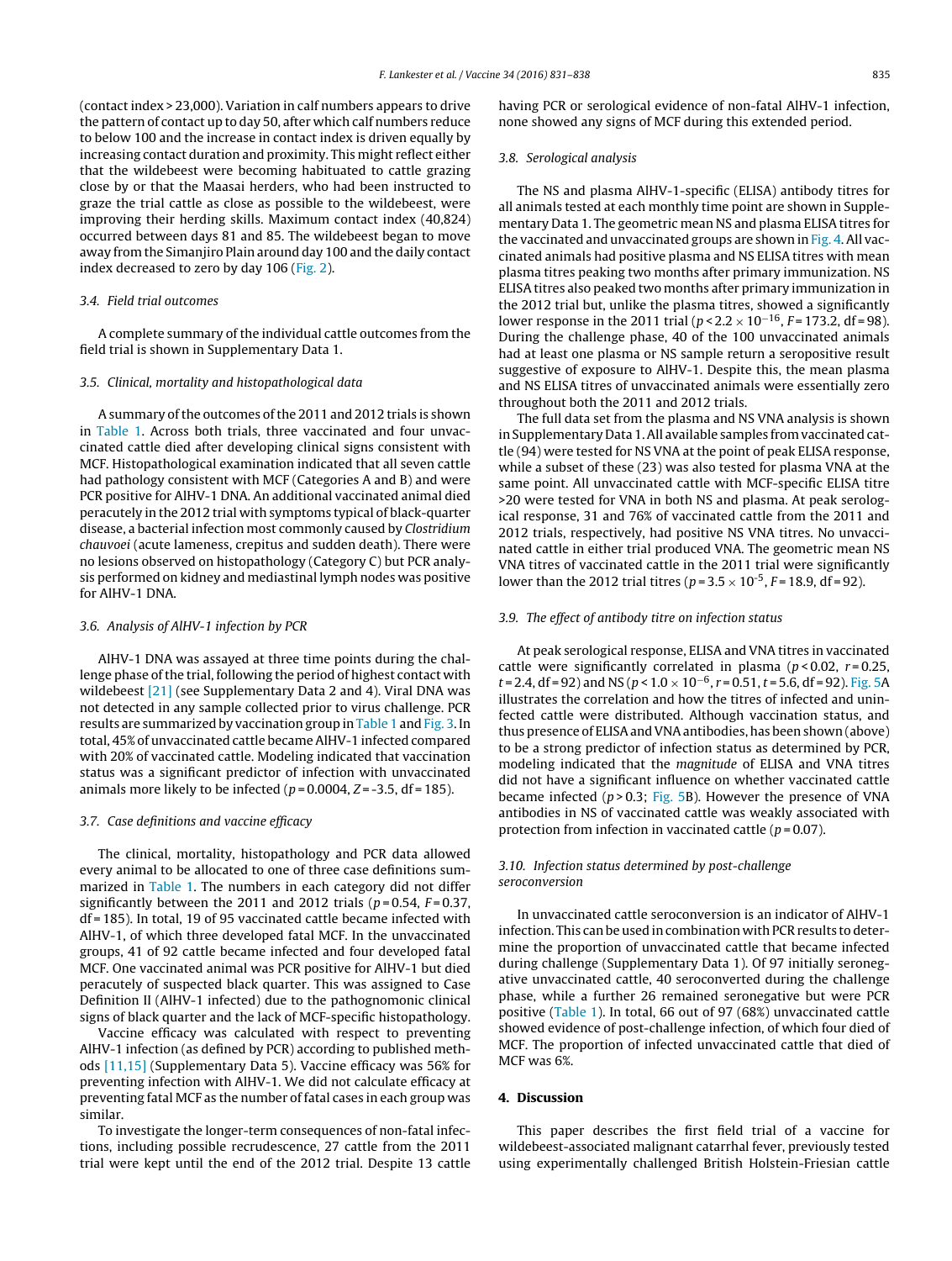<span id="page-5-0"></span>

**Fig. 3.** For each of the 2011 and 2012 trials, the number of vaccinated and unvaccinated cattle that tested PCR positive is shown.



**Fig. 4.** Nasal secretion (plots A & C) and plasma (plots B & D) AlHV-1-specific antibody responses in vaccinated (dashed line) and unvaccinated (solid line) animals from the 2011 and 2012 trials are plotted as geometric means for each month. P= primary vaccination, B= booster vaccination and C= beginning of challenge phase.

[\[8,17,31\].](#page-7-0) The clinical data from this trial indicated that the attenuated virus vaccine formulation was well tolerated, with no evidence of adverse effects. Importantly, vaccinated cattle were more than twice as likely as unvaccinated cattle to remain uninfected with MCF virus transmitted naturally from wildebeest. Due to the unexpectedly low number of fatal MCF cases, we cannot draw conclusions regarding the vaccine's efficacy at reducing lethal MCF. As we are not aware of any herpesvirus vaccines that prevent infection and the establishment of latency, we consider the proportion of vaccinated animals, in both laboratory trials (70 [\[8\]](#page-7-0) and 81% [\[31\]\)](#page-7-0) and this field trial (80%), that did not become infected in the face of intense challenge as a promising indication for vaccine improvement strategies. Initial work to improve the response induced by the current vaccine strategy by the inclusion of specific toll-like receptor agonists with the adjuvant has been tested in other vaccine trials [\[17,38\].](#page-7-0) However, any further improvement of this vaccine should be done in the context of a natural challenge system that will demonstrate the benefits for livestock keepers.

The serological analysis indicated that the vaccine was effective at eliciting a virus-specific immune response in all vaccinated cattle. ELISA titres peaked two months after primary inoculation. The NS results, however, varied between the trials, with both ELISA and VNA titres being significantly lower in 2011. As the plasma ELISA titres from both trials were similar  $(Fig, 4)$ , it is possible that these results were caused by a sample processing issue in the 2011 NS samples rather than a failure of the vaccine itself.

The moderately strong correlation between the ELISA and VNA titres in NS and plasma samples [\(Fig.](#page-6-0) 5A) was expected, with all cattle that exhibited high VNA titres also having a high ELISA titre. There were, however, some cattle that, despite having relatively high ELISA titres, had low or zero VNA titres. It is unclear why these cattle failed to produce neutralizing antibodies but host genetic or immunological factors could focus virus-specific immune responses on antigens or epitopes that were non-neutralizing. Indeed, two AlHV-1 capsid proteins, which are unlikely to be neutralizing antigens, are strongly recognized by AlHV-1 vaccinated or infected cattle sera [\[2\].](#page-7-0) Analysis of NS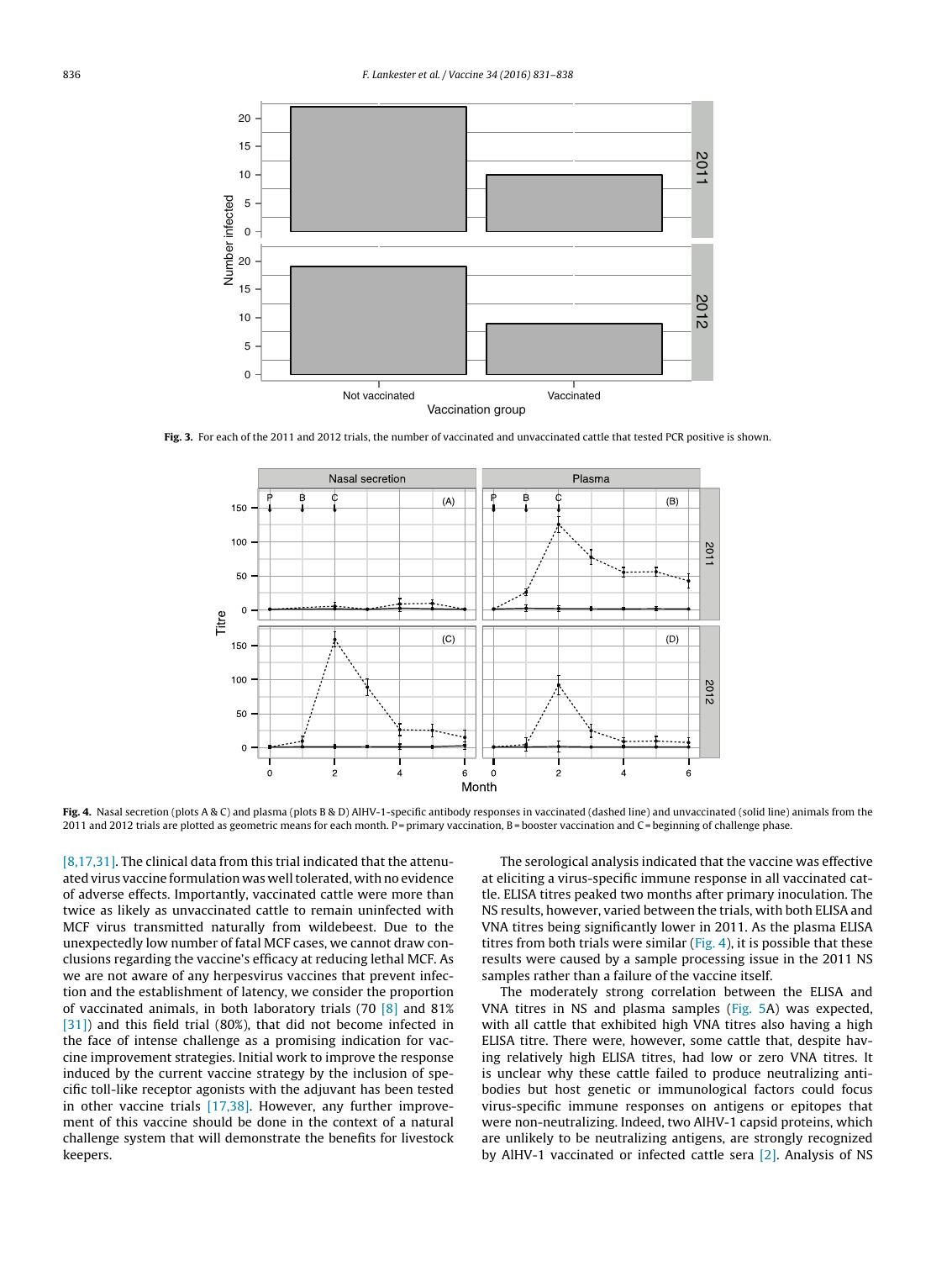<span id="page-6-0"></span>

Fig. 5. Analysis of serological responses. (A) A correlation of nasal secretion AlHV-1 ELISA and VNA titres (log<sub>10</sub>) of vaccinated cattle only. The line and the shaded area indicate the regression line and associated 95% confidence interval (r=correlation coefficient). Subsequent infection status is shown as follows: grey triangles = PCR positive cases; black circles = PCR negative cases. (B) Nasal secretion and plasma geometric mean ELISA titres from vaccinated cattle are plotted for each month during the 2011 and 2012 trials. Dashed lines indicate infected ( $n=19$ ) and solid lines uninfected cattle ( $n=76$ ). P = primary vaccination, B = booster vaccination and C = beginning of challenge phase.

VNA data from the vaccinated cattle showed that the correlation between the presence of VNA antibodies and protection from infection approached, but did not achieve, statistical significance ( $p$  < 0.07). This is illustrated in Fig. 5A, where nine of 60 cattle with VNA titre >10 were infected (grey triangles on the right of the figure). This lack of a significant association may indicate that the induction of mucosal VNA is not as strong a correlate of protection as previously thought and that other aspects of the immune response induced by vaccination may also contribute to protection from MCF. It may also reflect differences in the mode of challenge between this trial and previous trials where the source of virus, the dose and the timing of challenge were all controlled.

WA-MCF is reported to have a 'case-fatality rate' of between 96 and 100% [\[3,22,28\].](#page-7-0) However, these reports may be based on observed progression of clinical MCF cases in the absence of capability to estimate sub-clinical infection rates. The baseline seroprevalence analysis of cattle provided preliminary evidence that non-fatal AlHV-1 infections do occur. Similarly, among the trial cattle, four animals had low ELISA titres in plasma at day zero, although none had detectable AlHV-1 DNA at any time point tested. Two of these cattle were subsequently vaccinated and developed high ELISA and VNA titres, while the other two were unvaccinated and had low positive ELISA titres but no VNA titre (Supplementary Data 1). It is unclear whether this apparent pre-exposure to AlHV-1 influenced the outcome of these cattle to subsequent challenge. PCR and serological evidence indicated that 68% of unvaccinated cattle became infected during the challenge phase of the trial, however only 6% of infected cattle developed fatal MCF. This high frequency of non-fatal infections could reflect the true range of outcomes following AlHV-1 infection. Indeed, in SA-MCF, non-fatal infections have been reported [\[14,16\].](#page-7-0)

The East Coast fever vaccination, administered to all trial cattle before the MCF vaccine, may have influenced the postinfection outcomes seen in the trial. The ECF vaccine is thought to induce a cell-mediated immune response that suppresses the

proliferation of CD8 T-cells  $[6,24]$ . The cell biology and pathogenesis of MCF are not fully understood, but the associated indiscriminate tissue damage is thought to involve virus-infected CD8 T- cells [\[5,9,32,34\].](#page-7-0) Thus, the immuno-modulating effects of the ECF vaccination might provide some protection from fatal MCF pathology among all trial cattle and warrants further study.

This trial also provided further insights into natural AlHV-1 infection. For example, most PCR-positive samples came from a time point close to challenge day 70 in both trials. The estimated incubation period for MCF is about 21 days [\[21\],](#page-7-0) indicating an infection window close to day 49, which coincides with a peak in wildebeest contact index [\(Fig.](#page-3-0) 2). These results show that herding cattle close to wildebeest calves of less than three months of age does expose them to AlHV-1 and underscores the accuracy of the timing of the traditional Maasai disease avoidance strategy.

Conservationists have often been concerned that an effective MCF vaccine may result in large-scale, unsustainable shifts in livestock grazing that could cause environmental damage in the important wildlife dispersal areas adjacent to parks and game reserves. However, the partial (56%) protection provided by this vaccine is probably insufficient for pastoralists to risk changing traditional avoidance strategies to graze cattle in productive lands alongside wildebeest during the calving season. Nonetheless, even partial protection would still be of value to protect animals that cannot be moved, for example, where some of the herd remain at the permanent family boma to provide milk for women and children attending school [\[12\],](#page-7-0) or where land-use changes make traditional disease avoidance strategies difficult [\[25,37\].](#page-7-0) A partially protective vaccine may therefore offer a feasible solution to some of the current land-use challenges and conflicts, providing some protection to valuable livestock where avoidance strategies are not possible, but with less risk of potentially damaging environmental consequences. More widely, the vaccine could also play a role around the world in disease prevention strategies where cattle live in close proximity to zoological gardens housing wildebeest calves [\[35,36\].](#page-7-0)